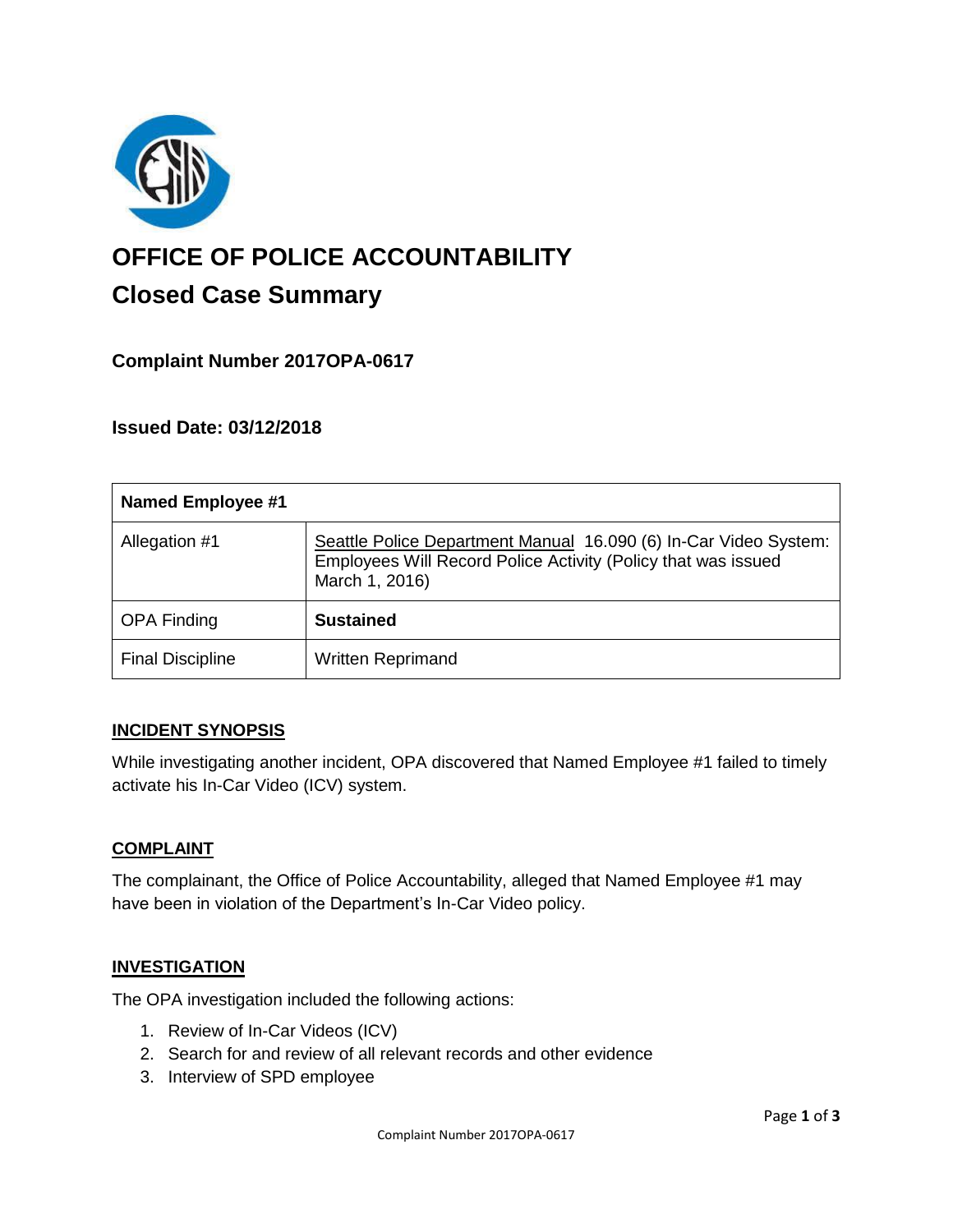#### **ANALYSIS AND CONCLUSION**

On the date in question, Named Employee #1 on-viewed a subject who had an open warrant. Named Employee #1 eventually arrested the subject. Named Employee #1 was logged to the on-viewed warrant at 15:52:58 hours, but did not activate his ICV until 16:12:59 hours, a gap of approximately 20 minutes. At the time he did so, the subject was already under arrest and was seated in the rear of Named Employee #1's patrol vehicle. The video depicted Named Employee #1 performing an inventory search in front of his vehicle. The failure to timely activate his ICV and the lack of video for 20 minutes was not documented by Named Employee #1 in the General Offense Report he generated concerning the subject's arrest.

At his OPA interview, Named Employee #1 stated that he observed the subject, who he knew had an open warrant, get out of a vehicle and enter a residence. Named Employee #1 then called in his observations and location, as well as requested additional units to set up containment and potentially talk the subject out of the residence. Named Employee #1 explained that he was so focused on his immediate task and what he believed to be the active threat presented by the subject that he forgot to activate his ICV. When asked whether he documented the delay in activating his ICV, he stated that he did not recall whether he did so or not.

SPD Policy 16.090-POL-1(6) instructs that "employees will record police activity." Among the activity that is required to be recorded includes: on-view infractions and criminal activity; arrests and seizures; and searches and inventories of vehicles and persons. (SPD Policy 16.090-POL-1(6).) The policy states that: "if circumstances prevent recording with ICV at the beginning of an event, the employee shall begin recording as soon as possible." (Id.) SPD Policy 16.090-POL-1(11) requires that where the policy mandates that video be recorded and where video is not recorded either in full or in part, officers must document the reason for the lack of a recording.

Here, Named Employee #1's activity surrounding the arrest of the subject was required to be recorded under SPD policy. While Named Employee #1 appeared to assert that there were exigent circumstances that prevented him from immediately activating his ICV, the OPA Director disagreed. While the subject may have been a dangerous individual, he was inside of a residence at the time Named Employee #1 commenced law enforcement activity and did not present an immediate threat to Named Employee #1. Further, all Named Employee #1 had to do was simply press a button to activate his ICV. If he had enough time to radio in his position and request additional units, he certainly had enough time to turn on his ICV. Moreover, even had there been exigent circumstances that excused Named Employee #1's failure to timely record, he was additionally required to document the delay in recording. It was undisputed that he did not do so.